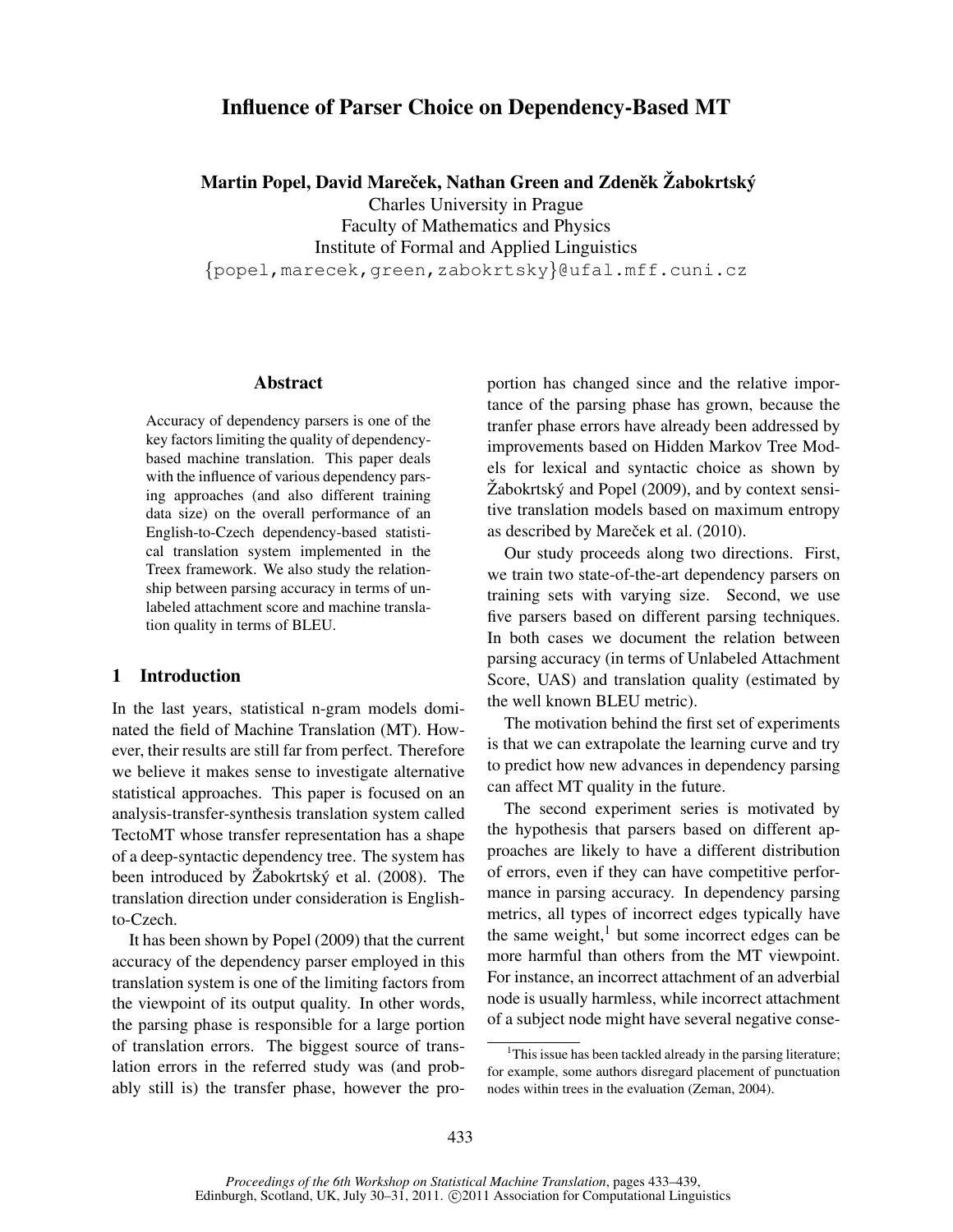quences such as:

- unrecognized finiteness of the governing verb, which can lead to a wrong syntactization on the target side (an infinitive verb phrase instead of a finite clause),
- wrong choice of the target-side verb form (because of unrecognized subject-predicate agreement),
- missing punctuation (because of wrongly recognized finite clause boundaries),
- wrong placement of clitics (because of wrongly recognized finite clause boundaries),
- wrong form of pronouns (personal and possessive pronouns referring to the clause's subject should have reflexive forms in Czech).

Thus it is obvious that the parser choice is important and that it might not be enough to choose a parser, for machine translation, only according to its UAS.

Due to growing popularity of dependency syntax in the last years, there are a number of dependency parsers available. The present paper deals with five parsers evaluated within the translation framework: three genuine dependency parsers, namely the parsers described in (McDonald et al., 2005), (Nivre et al., 2007), and (Zhang and Nivre, 2011), and two constituency parsers (Charniak and Johnson, 2005) and (Klein and Manning, 2003), whose outputs were converted to dependency structures by Penn Converter (Johansson and Nugues, 2007).

As for the related literature, there is no published study measuring the influence of dependency parsers on dependency-based MT to our knowledge.<sup>2</sup>

The remainder of this paper is structured as follows. The overall translation pipeline, within which the parsers are tested, is described in Section 2. Section 3 lists the parsers under consideration and their main features. Section 4 summarizes the influence of the selected parsers on the MT quality in terms of BLEU. Section 5 concludes.

## 2 Dependency-based Translation in Treex

We have implemented our experiments in the Treex software framework (formerly TectoMT, introduced by  $\dot{Z}$ abokrtský et al. (2008)), which already offers tool chains for analysis and synthesis of Czech and English sentences.

We use the tectogrammatical (deep-syntactic) layer of language representation as the transfer layer in the presented MT experiments. Tectogrammatics was introduced by Sgall (1967) and further elaborated within the Prague Dependency Treebank project (Hajič et al., 2006). On this layer, each sentence is represented as a tectogrammatical tree, whose main properties (from the MT viewpoint) are the following:

- 1. nodes represent autosemantic words,
- 2. edges represent semantic dependencies (a node is an argument or a modifier of its parent),
- 3. there are no functional words (prepositions, auxiliary words) in the tree, and the autosemantic words appear only in their base forms (lemmas). Morphologically indispensable categories (such as number with nouns or tense with verbs, but not number with verbs as it is only imposed by agreement) are stored in separate node attributes (grammatemes).

The intuitions behind the decision to use tectogrammatics for MT are the following: we believe that (1) tectogrammatics largely abstracts from language-specific means (inflection, agglutination, functional words etc.) of expressing non-lexical meanings and thus tectogrammatical trees are supposed to be highly similar across languages, (2) it enables a natural transfer factorization,  $3(3)$  and local tree contexts in tectogrammatical trees carry more information (especially for lexical choice) than local linear contexts in the original sentences.

The translation scenario is outlined in the rest of this section.

<sup>2</sup>However, the parser bottleneck of the dependency-based MT approach was observed also by other researchers (Robert Moore, personal communication).

<sup>3</sup>Morphological categories can be translated almost independently from lemmas, which makes parallel training data 'denser', especially when translating from/to a language with rich inflection such as Czech.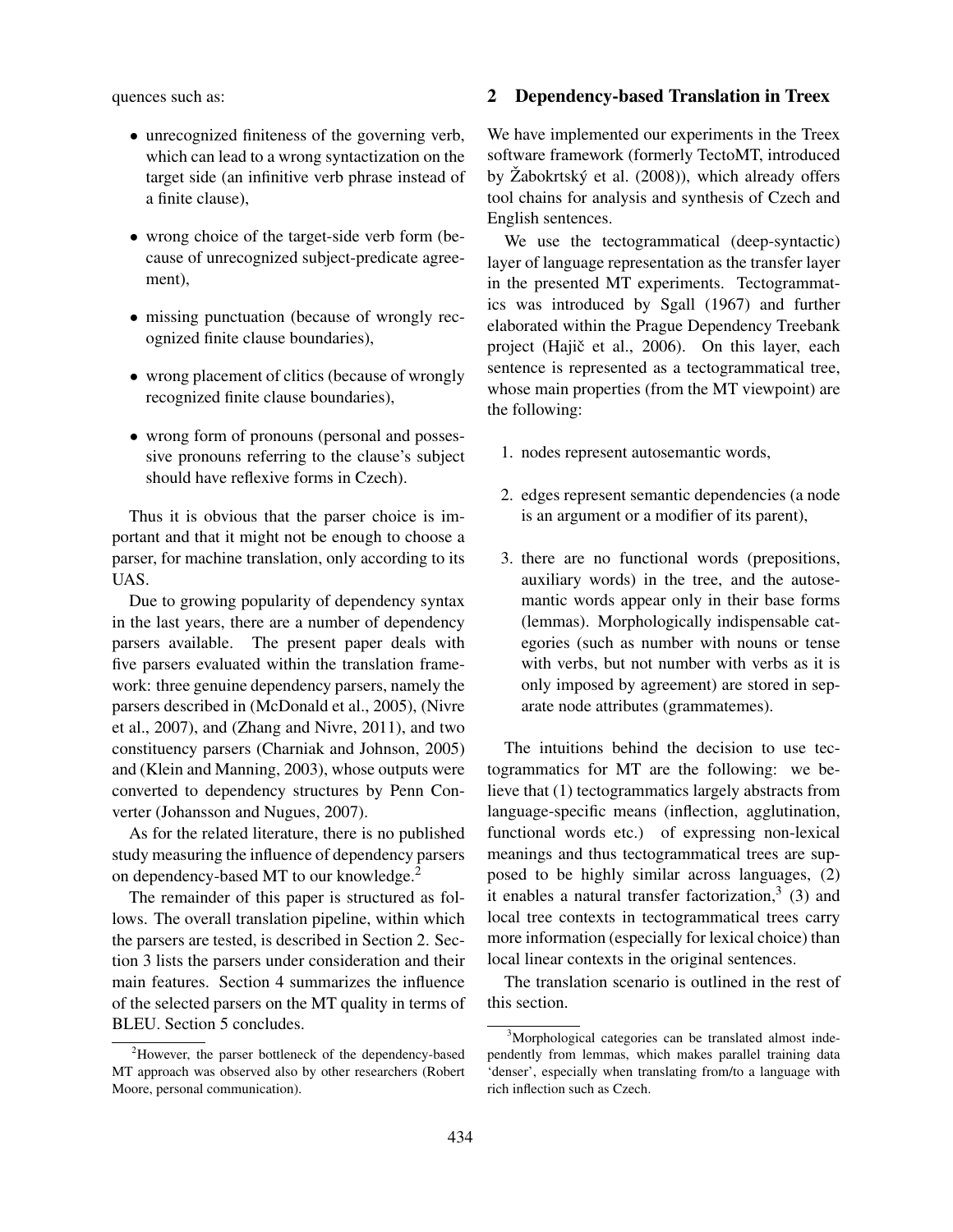#### 2.1 Analysis

The input English text is segmented into sentences and tokens. The tokens are lemmatized and tagged with Penn Treebank tags using the Morce tagger (Spoustová et al., 2007). Then one of the studied dependency parsers is applied and a surface-syntax dependency tree (analytical tree in the PDT terminology) is created for each sentence.

This tree is converted to a tectogrammatical tree. Each autosemantic word with its associated functional words is collapsed into a single tectogrammatical node, labeled with a lemma, formeme,<sup>4</sup> and semantically indispensable morphologically categories; coreference is also resolved.

#### 2.2 Transfer

The transfer phase follows, whose most difficult part consists especially in labeling the tree with targetside lemmas and formemes. There are also other types of changes, such as node addition and deletion. However, as shown by Popel (2009), changes of tree topology are required relatively infrequently due to the language abstractions on the tectogrammatical layer.

Currently, translation models based on Maximum Entropy classifiers are used both for lemmas and formemes (Mareček et al., 2010). Tree labeling is optimized using Hidden Tree Markov Models (Žabokrtský and Popel, 2009), which makes use of target-language dependency tree probabilistic model.

All models used in the transfer phase are trained using training sections of the Czech-English parallel corpus CzEng  $0.9$  (Bojar and Žabokrtský, 2009).

#### 2.3 Synthesis

Finally, surface sentence shape is synthesized from the tectogrammatical tree, which is basically the reverse operation of the tectogrammatical analysis. It consists of adding punctuation and functional words, spreading morphological categories according to grammatical agreement, performing inflection (using Czech morphology database  $(Hai, 2004)$ ), arranging word order etc.

The difference from the analysis phase is that there is not very much space for optimization in the synthesis phase. In other words, final sentence shape is determined almost uniquely by the tectogrammatical tree (enriched with formemes) resulting from the transfer phase. However, if there are not enough constraints for a unique choice of a surface form of a lemma, then a unigram language model is used for the final decision. The model was trained using 500 million words from the Czech National Corpus.<sup>5</sup>

## 3 Involved Parsers

We performed experiments with parsers from three families: graph-based parsers, transitionbased parsers, and phrase-structure parsers (with constituency-to-dependency postprocessing).

#### 3.1 Graph-based Parser

In graph-based parsing, we learn a model for scoring graph edges, and we search for the highest-scoring tree composed of the graph's edges. We used Maximum Spanning Tree parser (Mcdonald and Pereira, 2006) which is capable of incorporating second order features (MST for short).

### 3.2 Transition-based Parsers

Transition-based parsers utilize the shift-reduce algorithm. Input words are put into a queue and consumed by shift-reduce actions, while the output parser is gradually built. Unlike graph-based parsers, transition-based parsers have linear time complexity and allow straightforward application of non-local features.

We included two transition-based parsers into our experiments:

• Malt – Malt parser introduced by Nivre et al. (2007) <sup>6</sup>

<sup>4</sup> Formeme captures the morphosyntactic means which are used for expressing the tectogrammatical node in the surface sentence shape. Examples of formeme values:  $v:$  that+fin – finite verb in a subordinated clause introduced with conjunction *that*,  $n:$  sb – semantic noun in a subject position,  $n:$  for +X – semantic noun in a prepositional group introduced with preposition *for*,  $ad$ *j*: $attr$  – semantic adjective in an attributive position.

<sup>5</sup> http://ucnk.ff.cuni.cz

<sup>6</sup>We used *stackeager* algorithm, *liblinear* learner, and the enriched feature set for English (the same configuration as in pretrained English models downloadable at http://maltparser.org.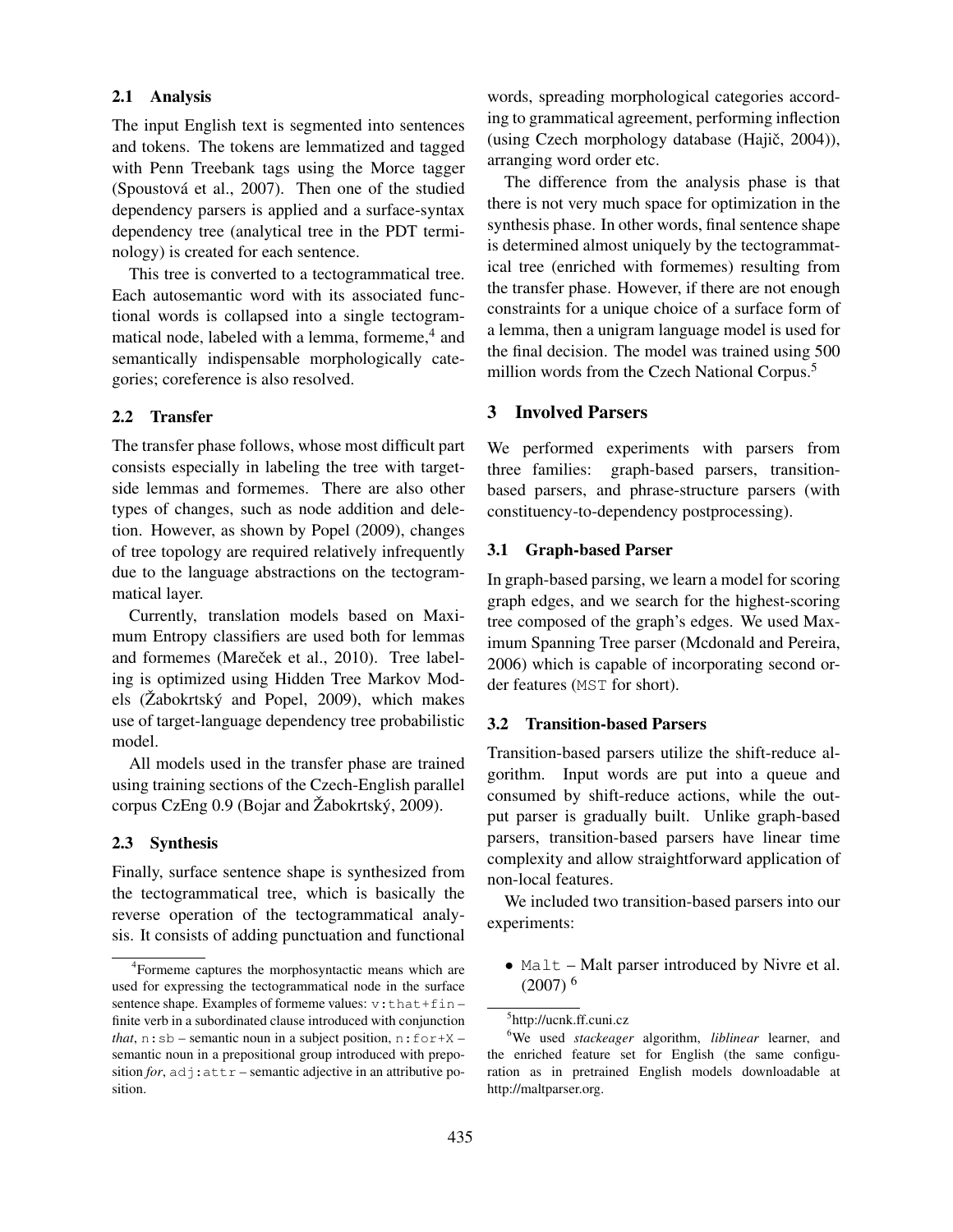•  $ZPar - Zpar$  parser<sup>7</sup> which is basically an alternative implementation of the Malt parser, employing a richer set of non-local features as described by Zhang and Nivre (2011).

### 3.3 CFG-based Tree Parsers

Another option how to obtain dependency trees is to apply a constituency parser, recognize heads in the resulting phrase structures and apply a recursive algorithm for converting phrase-structure trees into constituency trees (the convertibility of the two types of syntactic structures was studied already by Gaifman (1965)).

We used two constituency parsers:

- Stanford The Stanford parser (Klein and Manning,  $2003$ ), $8$
- CJ a MaxEnt-based parser combined with discriminative reranking (Charniak and Johnson,  $2005$ .<sup>9</sup>

Before applying the parsers on the text, the system removes all spaces within tokens. For instance U. S. becomes U.S. to restrict the parsers from creating two new tokens. Tokenization built into both parsers is bypassed and the default tokenization in Treex is used.

After parsing, Penn Converter introduced by Johansson and Nugues (2007) is applied, with the -conll2007 option, to change the constituent structure output, of the two parsers, into CoNLL dependency structure. This allows us to keep the formats consistent with the output of both MST and MaltParser within the Treex framework.

There is an implemented procedure for creating tectogrammatical trees from the English phrase structure trees described by Kučerová and  $\dot{Z}$ abokrtský (2002). Using the procedure is more straightforward, as it does not go through the CoNLL-style trees; English CoNLL-style trees differ slightly from the PDT conventions (e.g. in attaching auxiliary verbs) and thus needs additional

postprocessing for our purposes. However, we decided to stick to Penn Converter, so that the similarity of the translation scenarios is maximized for all parsers.

# 3.4 Common Preprocessing: Shallow Sentence Chunking

According to our experience, many dependency parsers have troubles with analyzing sentences that contain parenthesed or quoted phrases, especially if they are long.

We use the assumption that in most cases the content of parentheses or quotes should correspond to a connected subgraph (subtree) of the syntactic tree. We implemented a very shallow sentence chunker (SentChunk) which recognizes parenthesed word sequences. These sequences can be passed to a parser first, and be parsed independently of the rest of the sentence. This was shown to improve not only parsing accuracy of the parenthesed word sequence (which is forced to remain in one subtree), but also the rest of the sentence. $10$ 

In our experiments, SentChunk is used only in combination with the three genuine dependency parsers.

#### 4 Experiments and Evaluation

### 4.1 Data for Parsers' Training and Evaluation

The dependency trees needed for training the parsers and evaluating their UAS were created from the Penn Treebank data (enriched first with internal noun phrase structure applied via scripts provided by Vadas and Curran (2007)) by Penn Converter (Johansson and Nugues, 2007) with the -conll2007 option (PennConv for short).

All the parsers were evaluated on the same data – section 23.

All the parsers were trained on sections 02–21, except for the Stanford parser which was trained on sections 01–21. We were able to retrain the parser models only for MST and Malt. For the other parsers we used pretrained models available on the Internet: CJ's default model ec50spfinal, Stanford's wsjPCFG.ser.gz model, and

<sup>7</sup> http://sourceforge.net/projects/zpar/ (version 0.4)

<sup>&</sup>lt;sup>8</sup>Only the constituent, phrase based, parsed output is used in these experiments.

<sup>&</sup>lt;sup>9</sup>We are using the default settings from the August 2006 version of the software.

<sup>&</sup>lt;sup>10</sup>Edge length is a common feature in dependency parsers, so "deleting" parenthesed words may give higher scores to correct dependency links that happened to span over the parentheses.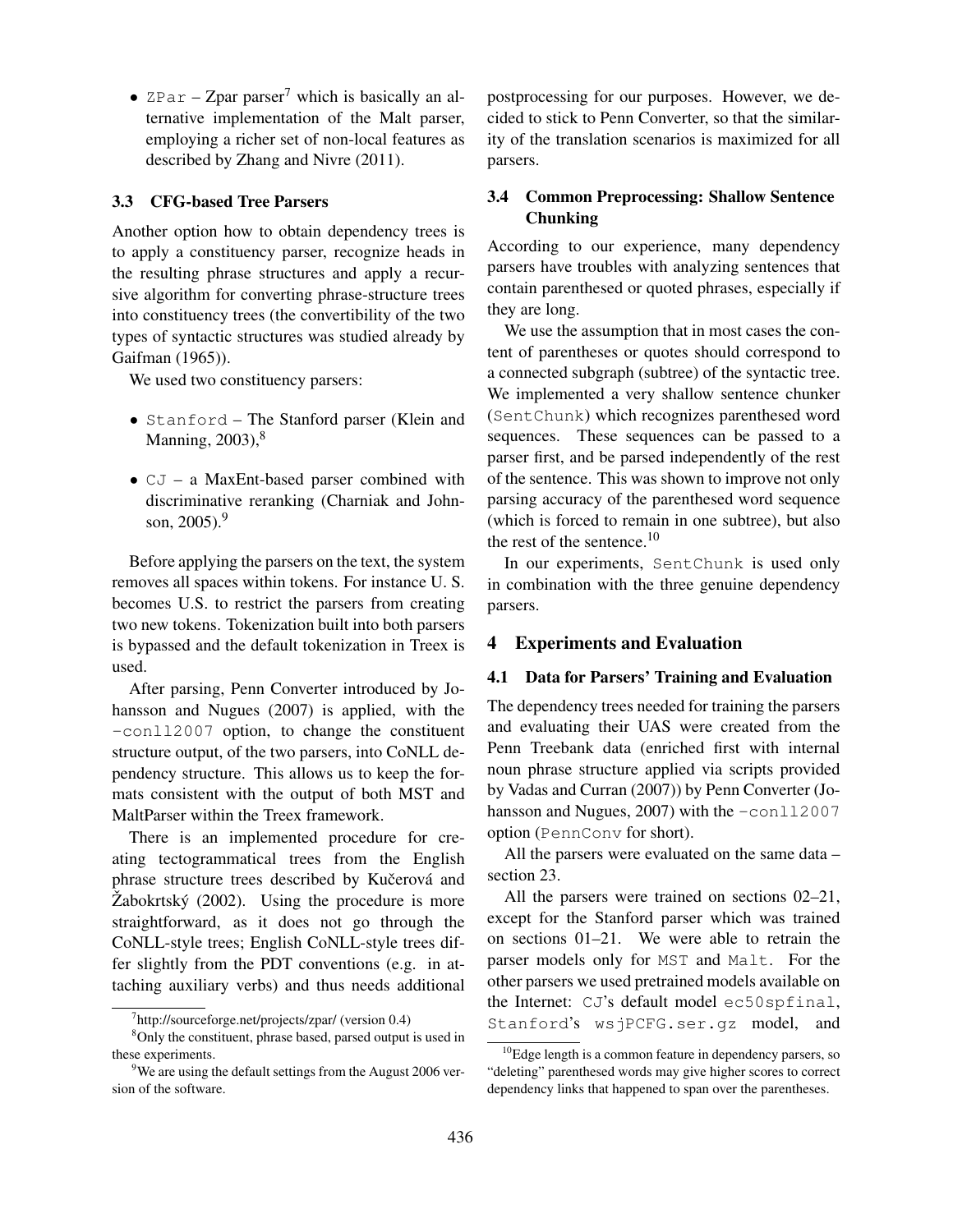ZPar's english.tar.gz. The model of ZPar is trained on data converted to dependencies using Penn2Malt tool, $^{11}$  which selects the last member of a coordination as the head. To be able to compare ZPar's output with the other parsers, we postprocessed it by a simple ConjAsHead code that converts this style of coordinations to the one used in CoNLL2007, where the conjuction is the head.

#### 4.2 Reference Translations Used for Evaluation

Translation experiments were evaluated using reference translations from the new-dev2009 data set, provided by the organizors of shared translation task with the Workshop on Statistical Machine Translation.

#### 4.3 Influence of Parser Training Data Size

We trained a sequence of parser models for MST and Malt, using a roughly exponentially growing sequence of Penn Treebank subsets. The subsets are contiguous and start from the beginning of section 02. The results are collected in Tables 1 and 2.<sup>12</sup>

| #tokens | UAS   | <b>BLEU</b> | <b>NIST</b> |
|---------|-------|-------------|-------------|
| 100     | 0.362 | 0.0579      | 3.6375      |
| 300     | 0.509 | 0.0859      | 4.3853      |
| 1000    | 0.591 | 0.0995      | 4.6548      |
| 3000    | 0.623 | 0.1054      | 4.7972      |
| 10000   | 0.680 | 0.1130      | 4.9695      |
| 30000   | 0.719 | 0.1215      | 5.0705      |
| 100000  | 0.749 | 0.1232      | 5.1193      |
| 300000  | 0.776 | 0.1257      | 5.1571      |
| 990180  | 0.793 | 0.1280      | 5.1915      |

Table 1: The effect of training data size on parsing accuracy and on translation performance with MST.

The trend of the relation between the training data size and BLEU is visible also in Figure 1. It is obvious that increasing the training data has a positive effect on the translation quality. However, the pace of growth of BLEU is sublogarithmic, and becomes unconvincing above 100,000 training tokens. It indicates that given one of the two parsers integrated

| #tokens | <b>UAS</b> | <b>BLEU</b> | <b>NIST</b> |
|---------|------------|-------------|-------------|
| 100     | 0.454      | 0.0763      | 4.0555      |
| 300     | 0.518      | 0.0932      | 4.4698      |
| 1000    | 0.591      | 0.1042      | 4.6769      |
| 3000    | 0.616      | 0.1068      | 4.7472      |
| 10000   | 0.665      | 0.1140      | 4.9100      |
| 30000   | 0.695      | 0.1176      | 4.9744      |
| 100000  | 0.723      | 0.1226      | 5.0504      |
| 300000  | 0.740      | 0.1238      | 5.1005      |
| 990180  | 0.759      | 0.1253      | 5.1296      |

Table 2: The effect of training data size on parsing accuracy and on translation performance with Malt.



Figure 1: The effect of parser training data size of BLEU with Malt and MST parsers.

into our translation framework, increasing the parser training data alone would probably not lead to a substantial improvement of the translation performance.

### 4.4 Influence of Parser Choice

Table 3 summarizes our experiments with the five parsers integrated into the tectogrammatical translation pipeline. Two configurations (with and without SentChunk) are listed for the genuine dependency parsers. The relationship between UAS and BLEU for (the best configurations of) all five parsers is depicted also in Figure 2.

Additionally, we used paired bootstrap 95% confidence interval testing (Zhang et al., 2004), to check which BLEU differences are significant. For the five compared parser (with SentChunk if applicable), only four comparisons are not significant: MST-CJ, MST-Stanford, Malt-Stanford, and CJ-Stanford.

<sup>11</sup>http://w3.msi.vxu.se/˜nivre/research/ Penn2Malt.html

 $12$ To our knowledge, the best system participating in the shared task reaches BLEU 17.8 for this translation direction.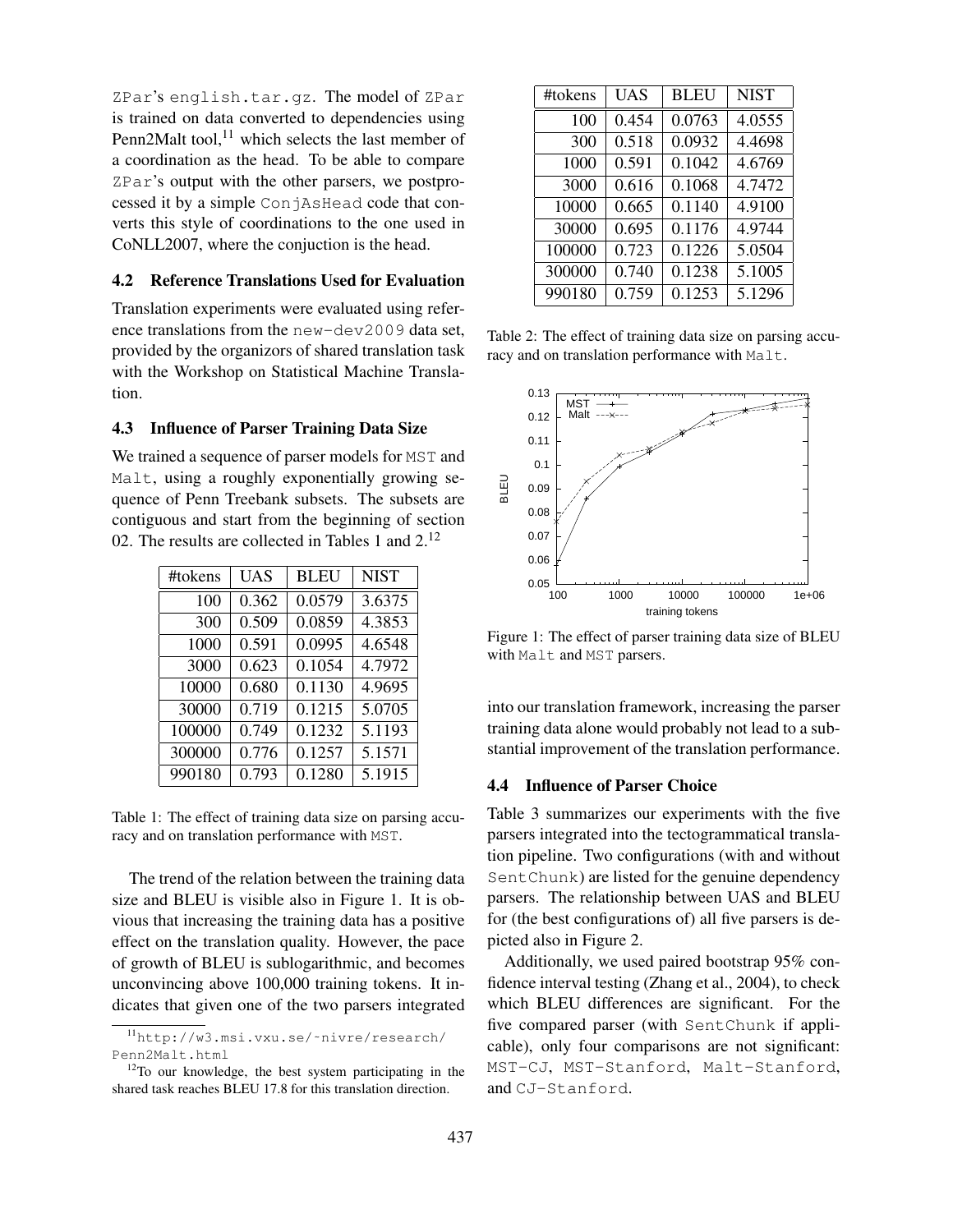| Parser   | Training data        | Preprocessing | Postprocessing | <b>UAS</b> | <b>BLEU</b> | <b>NIST</b> | <b>TER</b> |
|----------|----------------------|---------------|----------------|------------|-------------|-------------|------------|
| MST      | $PennTB + PennConv$  | SentChunk     |                | 0.793      | 0.1280      | 5.192       | 0.735      |
| MST      | $PennTB + PennConv$  |               |                | 0.794      | 0.1236      | 5.149       | 0.739      |
| Malt     | $PennTB + PennConv$  | SentChunk     |                | 0.760      | 0.1253      | 5.130       | 0.740      |
| Malt     | $PennTB + PennConv$  |               |                | 0.761      | 0.1214      | 5.088       | 0.744      |
| Zpar     | PennTB + Penn2Malt   | SentChunk     | ConjAsHead     | 0.793      | 0.1176      | 5.039       | 0.749      |
| Zpar     | $PennTB + Penn2Malt$ |               | ConjAsHead     | 0.792      | 0.1127      | 4.984       | 0.754      |
| CJ       | PennTB               |               | PennConv       | 0.904      | 0.1284      | 5.189       | 0.737      |
| Stanford | PennTB               |               | PennConv       | 0.825      | 0.1277      | 5.137       | 0.740      |

Table 3: Dependency parsers tested in the translation pipeline.



Figure 2: Unlabeled Attachment Score versus BLEU.

Even if BLEU grows relatively smoothly with UAS for different parsing models of the same parser, one can see that there is no obvious relation between UAS and BLEU accross all parsers. MST and Zpar have the same UAS but quite different BLEU, whereas MST and CJ have very similar BLEU but distant UAS. It confirms the original hypothesis that it is not only the overall UAS, but also the parserspecific distribution of errors what matters.

## 4.5 Influence of Shallow Sentence Chunking

Table 3 confirms that parsing the contents parentheses separately from the rest of the sentence (SentChunk) has a positive effect with all three dependency parsers. Surprisingly, even if the effect on UAS is negligible, the improvement is almost half of BLEU point which is significant for all the three parsers.

#### 4.6 Discussion on Result Comparability

We tried to isolate the effects of the properties of selected parsers, however, the separation from other influencing factors is not perfect due to several technical issues:

- So far, we were not able to retrain the models for all parsers ourselves and therefore their pretrained models (one of them based on slightly different Penn Treebank division) must have been used.
- Some parsers make their own choice of POS tags within the parsed sentences, while other parsers require the sentences to be tagged already on their input.
- The trees in the CzEng 0.9 parallel treebank were created using MST. CzEng 0.9 was used for training translation models used in the transfer phase of the translation scenario; thus these translation models might compensate for some MST's errors, which might handicap other parsers. So far we were not able to reparse 8 million sentence pairs in CzEng 0.9 by all studied parsers.

# 5 Conclusions

This paper is a study of how the choice of a dependency parsing technique influences the quality of English-Czech dependency-based translation. Our main observations are the following. First, BLEU grows with the increasing amount of training dependency trees, but only in a sublogarithmic pace. Second, what seems to be quite effective for translation